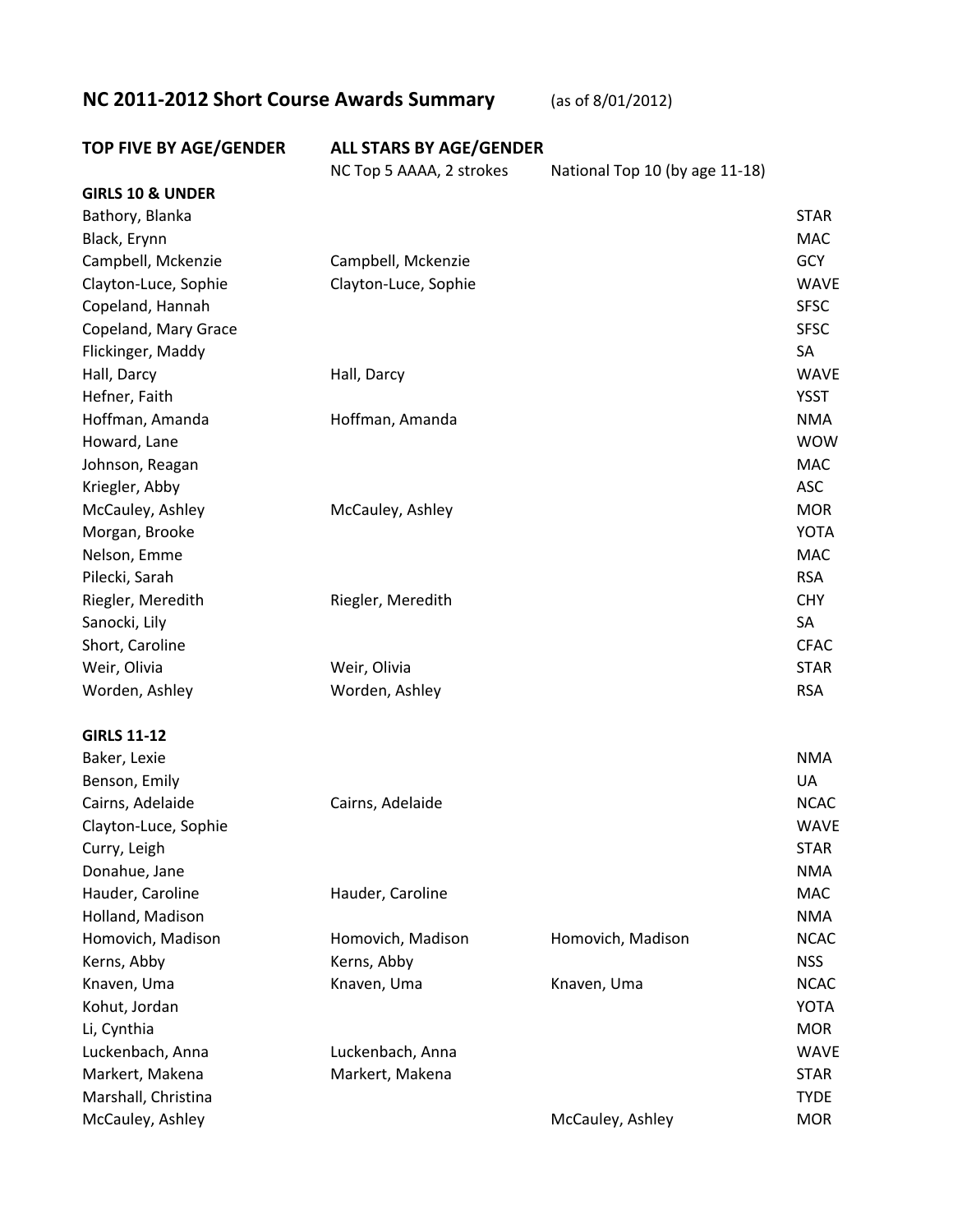| Menkhaus, Julia     |                    |                   | <b>MAC</b>  |
|---------------------|--------------------|-------------------|-------------|
| Morrison, Kat       | Morrison, Kat      | Morrison, Kat     | <b>STAR</b> |
| Pearce, Lucy        |                    |                   | <b>GSA</b>  |
| Peterson, Emmaline  |                    |                   | <b>YSST</b> |
| Poole, Julia        | Poole, Julia       | Poole, Julia      | <b>RSA</b>  |
| Schoonhagen, Emily  | Schoonhagen, Emily |                   | <b>STAR</b> |
| Sigmon, Heather     |                    |                   | <b>STAR</b> |
| Sisk, Julia         |                    |                   | <b>CHY</b>  |
| Soule, Mary O       | Soule, Mary O      |                   | <b>YWNC</b> |
| Tennant, Kayla      | Tennant, Kayla     | Tennant, Kayla    | <b>STAR</b> |
| <b>GIRLS 13-14</b>  |                    |                   |             |
| Allen, Emily        | Allen, Emily       |                   | <b>NMA</b>  |
| Arwood, Alyssa      |                    |                   | <b>YWNC</b> |
| Baker, Kathleen     | Baker, Kathleen    | Baker, Kathleen   | <b>MAC</b>  |
| Barnes, Brooke      | Barnes, Brooke     |                   | <b>RSA</b>  |
| Bishop, Haley       | Bishop, Haley      |                   | <b>WAVE</b> |
| Brem, Ashley        |                    |                   | <b>WOW</b>  |
| Butkowski, Ashlyn   |                    |                   | <b>WAVE</b> |
| Deselm, Claire      | Deselm, Claire     | Deselm, Claire    | <b>NCAC</b> |
| Durham, Anabelle    |                    |                   | <b>NCAC</b> |
| Giamber, Sarah      |                    |                   | <b>MOR</b>  |
| Lappin, Christina   | Lappin, Christina  | Lappin, Christina | <b>NMA</b>  |
| Marsh, Alyssa       | Marsh, Alyssa      | Marsh, Alyssa     | <b>MAC</b>  |
| Maxey, Catherine    |                    |                   | <b>MAC</b>  |
| McCullagh, Nora     | McCullagh, Nora    | McCullagh, Nora   | <b>MAC</b>  |
| Merritt, Jessica    |                    |                   | <b>MAC</b>  |
| Ortega, Melissa     |                    |                   | <b>RSA</b>  |
| Rubendall, Brooke   | Rubendall, Brooke  |                   | <b>WAVE</b> |
| Schoening, Jacalyn  |                    |                   | <b>MOR</b>  |
| Stranick, Sara      | Stranick, Sara     |                   | MAC         |
| Williams, Claire    |                    |                   | <b>YOTA</b> |
| <b>GIRLS 15-16</b>  |                    |                   |             |
| Allen, Emily        | Allen, Emily       | Allen, Emily      | <b>NMA</b>  |
| Barham, Jb          |                    |                   | <b>RSA</b>  |
| Casazza, Caitlin    | Casazza, Caitlin   |                   | <b>TYDE</b> |
| Catella, Carly      |                    |                   | <b>RSA</b>  |
| Dupay, Ally         | Dupay, Ally        |                   | <b>MAC</b>  |
| Emery, Nicole       |                    |                   | <b>MAC</b>  |
| Greenberg, Lauren   |                    |                   | <b>MAC</b>  |
| Johnson, Faith      |                    | Johnson, Faith    | <b>STAR</b> |
| Labonge, Natalie    |                    |                   | <b>GSA</b>  |
| Law, Kaitlin        |                    |                   | <b>YOTA</b> |
| Liu, Claire         |                    |                   | <b>WAVE</b> |
| Martelle, Alexandra |                    |                   | <b>MAC</b>  |
| Martin, Tara        | Martin, Tara       |                   | <b>RSA</b>  |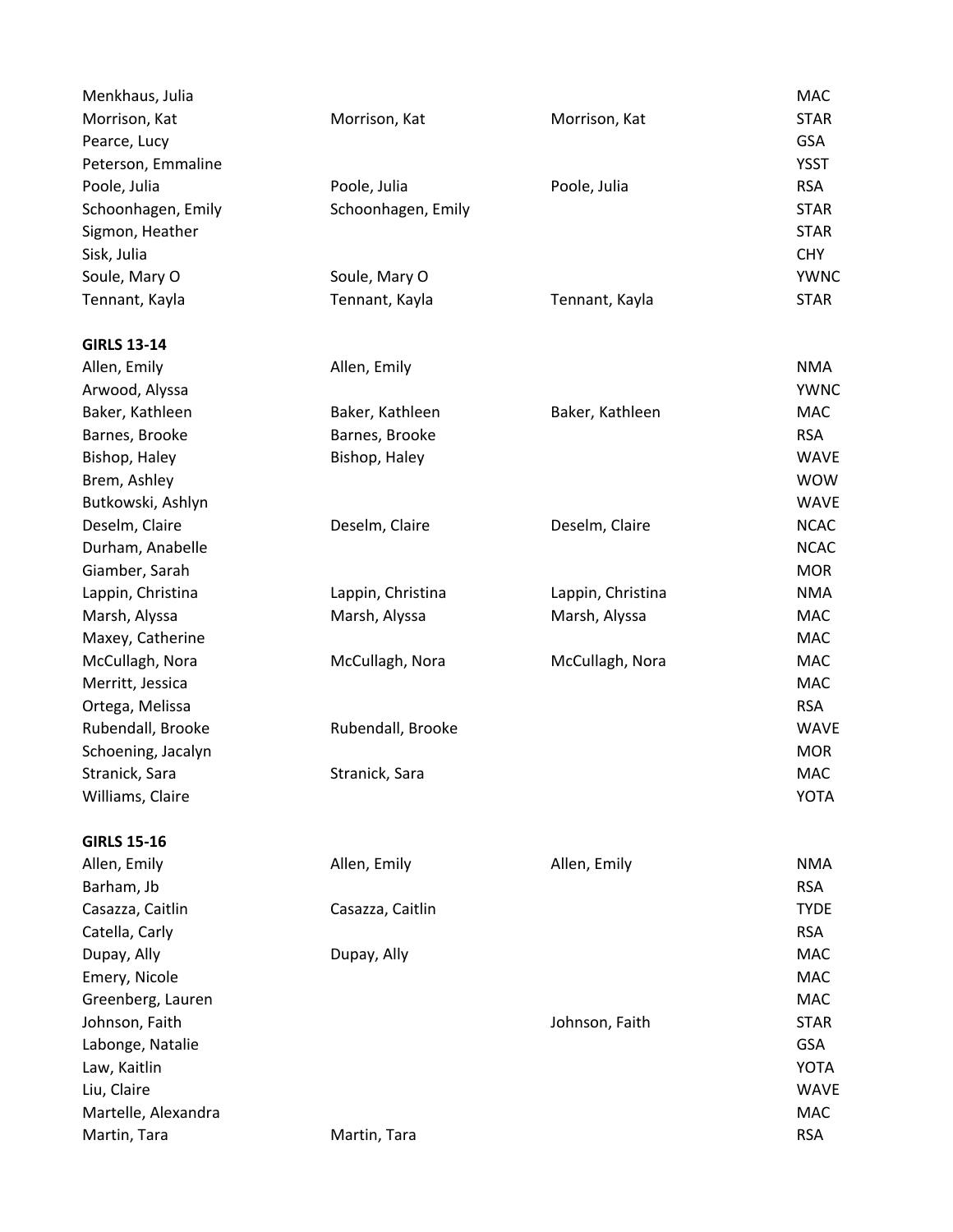| Merritt, Heather            | Merritt, Heather     |                      | MAC         |
|-----------------------------|----------------------|----------------------|-------------|
| Moore, Hannah               | Moore, Hannah        | Moore, Hannah        | <b>RSA</b>  |
| Mulligan, Rachel            |                      |                      | <b>YOTA</b> |
| Neil, Caroline              |                      |                      | <b>STAR</b> |
| Ontjes, Olivia              | Ontjes, Olivia       | Ontjes, Olivia       | <b>WAVE</b> |
| Owens, Megan                |                      |                      | <b>RSA</b>  |
| Pfeiffer, Emily             |                      |                      | <b>GSC</b>  |
| Rhodes, Lauren              | Rhodes, Lauren       | Rhodes, Lauren       | <b>MAC</b>  |
| Roses, Maija                | Roses, Maija         | Roses, Maija         | <b>MAC</b>  |
| Schumacher, London          |                      |                      | <b>SEA</b>  |
| Sheridan, Maria             |                      |                      | <b>MAC</b>  |
| Stringfield, Katy           |                      |                      | SMAC        |
| Sullivan, Christine         |                      |                      | <b>MAC</b>  |
| Tronolone, Nicole           |                      |                      | <b>SEA</b>  |
| Tschoke, Victoria           |                      |                      | <b>RSA</b>  |
| Welshofer, Elsa             | Welshofer, Elsa      | Welshofer, Elsa      | <b>MAC</b>  |
| <b>GIRLS 17-18</b>          |                      |                      |             |
| Baird, Grace                |                      |                      | <b>TYDE</b> |
| Barczak, Nikki              | Barczak, Nikki       |                      | <b>NCAC</b> |
| Benson, Sabrina             | Benson, Sabrina      |                      | <b>YOTA</b> |
| Byrum, Charity              |                      |                      | <b>STAR</b> |
| Connors, Kristin            | Connors, Kristin     |                      | <b>RSA</b>  |
| Cummings, Kesley            |                      | Cummings, Kesley     | <b>UN</b>   |
| Foreman, Shannon            |                      |                      | <b>MAC</b>  |
| Furey, Katie                |                      |                      | <b>NCAC</b> |
| Garbarino, Krysta           |                      |                      | <b>WAVE</b> |
| Giamber, Nicole             |                      |                      | <b>MOR</b>  |
| Godlewski, Jessie           | Godlewski, Jessie    |                      | <b>RSA</b>  |
| Gordy, Lillian              |                      |                      | <b>STAR</b> |
| Gray, Lauren                |                      |                      | <b>WBST</b> |
| Hong, Dorothy               |                      |                      | <b>MAC</b>  |
| Johnson, Faith              | Johnson, Faith       | Johnson, Faith       | <b>STAR</b> |
| Larson, Nancy               |                      |                      | <b>STAR</b> |
| Lincoln, Hannah             | Lincoln, Hannah      |                      | <b>MOR</b>  |
| Linker, Katelyn             |                      |                      | <b>MOR</b>  |
| Marett, Emily               |                      |                      | <b>YWNC</b> |
| Martin, Hannah              | Martin, Hannah       |                      | <b>GSA</b>  |
| Mitchell, Victoria          | Mitchell, Victoria   |                      | <b>MOR</b>  |
| Molloy, Kiera               | Molloy, Kiera        |                      | <b>YOTA</b> |
| Murch Elliot, Currie        | Murch Elliot, Currie |                      | <b>MAC</b>  |
| Plevka, Katherine           |                      |                      | <b>MAC</b>  |
| Steagall, Lauren            |                      |                      | <b>WAVE</b> |
| Stenkvist, Henriette        | Stenkvist, Henriette | Stenkvist, Henriette | <b>RSA</b>  |
| Stephens-Pickeral, Alistair |                      |                      | <b>STAR</b> |
| Tomlinson, Hayley           | Tomlinson, Hayley    |                      | <b>YOTA</b> |
| Tronolone, Nicole           |                      |                      | <b>SEA</b>  |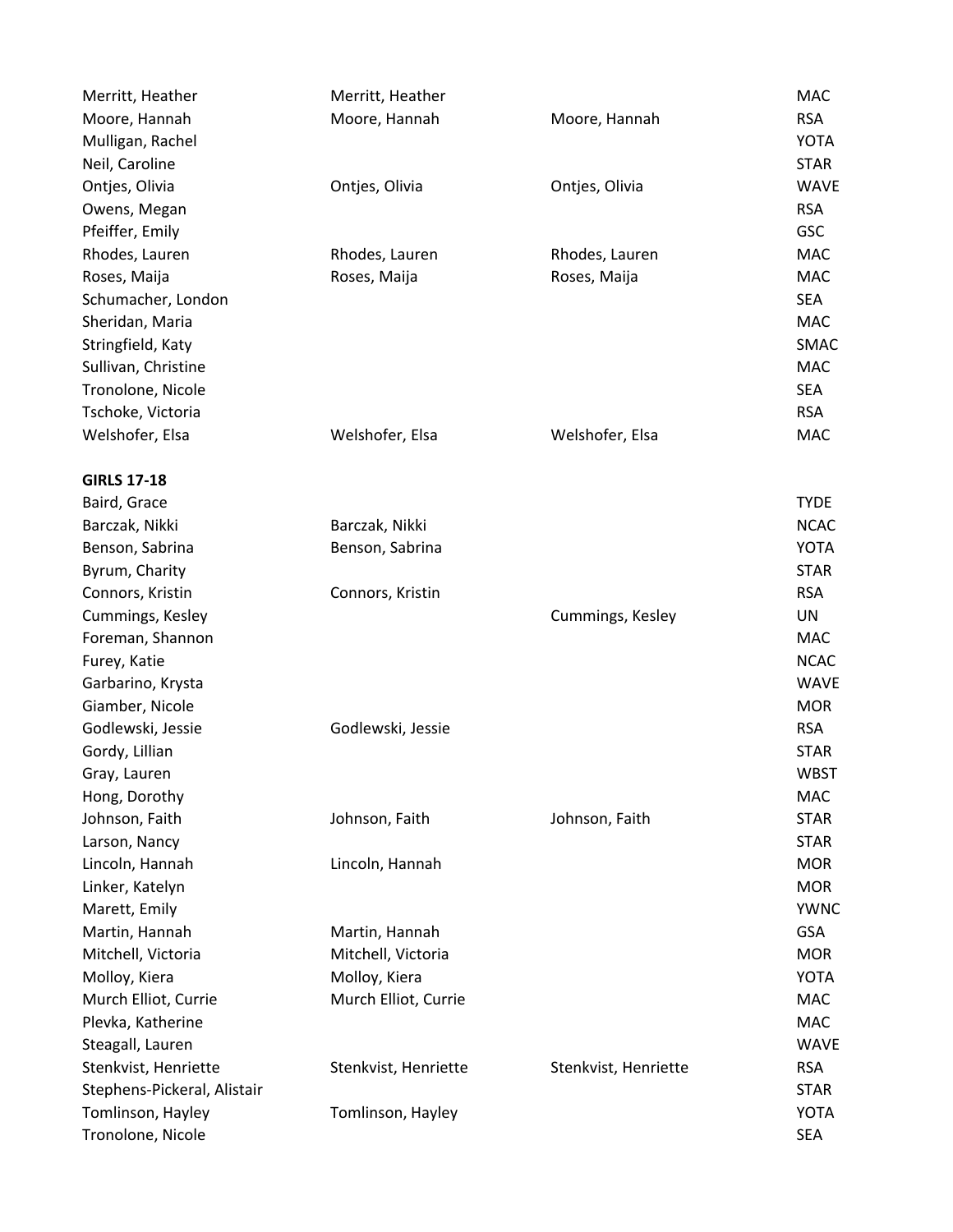| <b>BOYS 10 &amp; UNDER</b> |                     |                  |             |
|----------------------------|---------------------|------------------|-------------|
| Burton, Roarke             |                     |                  | <b>RACY</b> |
| Cairns, Zac                |                     |                  | <b>NCAC</b> |
| Diacumakos, Noah           | Diacumakos, Noah    |                  | <b>RSA</b>  |
| Foulkes, T'lez             |                     |                  | <b>NCAC</b> |
| Ganesan, Aravind           |                     |                  | <b>WAVE</b> |
| Gregory, Tyler             |                     |                  | LENR        |
| Hall, Harrison             |                     |                  | SMAC        |
| Hamlet, Thomas             | Hamlet, Thomas      |                  | <b>FAST</b> |
| Hering, Tanner             |                     |                  | <b>GSA</b>  |
| Herndon, Craig             |                     |                  | <b>GCY</b>  |
| Lucht, Sammy               |                     |                  | <b>WAVE</b> |
| Lyons, Scott               |                     |                  | <b>MAC</b>  |
| McRea, Micah               |                     |                  | <b>CVAC</b> |
| Meadows, Grant             |                     |                  | <b>CCS</b>  |
| Moore, Michael             | Moore, Michael      |                  | <b>RSA</b>  |
| Rzepecki, Jami             | Rzepecki, Jami      |                  | <b>MAC</b>  |
| Thakur, Jake               | Thakur, Jake        |                  | <b>UN</b>   |
| Whipple, Zack              |                     |                  | <b>MAC</b>  |
| Zheng, Andrew              | Zheng, Andrew       |                  | <b>CHY</b>  |
|                            |                     |                  |             |
| <b>BOYS 11-12</b>          |                     |                  |             |
| Ammerman, Cole             |                     |                  | <b>YOTA</b> |
| Barden, Benjamin           | Barden, Benjamin    |                  | <b>STAR</b> |
| Bathory, Levente           | Bathory, Levente    | Bathory, Levente | <b>STAR</b> |
| Burhans, Tucker            |                     |                  | <b>STAR</b> |
| Chao, Christopher          |                     |                  | <b>CHY</b>  |
| Chastain, Zechariah        |                     |                  | <b>WBST</b> |
| Conklin, Justin            |                     |                  | <b>MAC</b>  |
| Conner, Barrett            |                     | Conner, Barrett  | <b>WST</b>  |
| Dalbo, Connor              |                     |                  | <b>WAVE</b> |
| Edelson, Jack              |                     |                  | <b>MAC</b>  |
| Eruchalu, Ikenna           | Eruchalu, Ikenna    |                  | <b>MAC</b>  |
| Faltz, David               |                     |                  | <b>WAVE</b> |
| Green, Jason               | Green, Jason        |                  | <b>YWNC</b> |
| Healy, John                | Healy, John         | Healy, John      | <b>WAVE</b> |
| Johnson, Luke              |                     |                  | <b>MAC</b>  |
| Li, Michael                |                     |                  | <b>DUKE</b> |
| Mahoney, Samuel            |                     |                  | SA          |
| Manchester, Coleman        | Manchester, Coleman |                  | <b>MAC</b>  |
| McPheters, Ian             | McPheters, Ian      |                  | <b>CFAC</b> |
| Miller, Cameron            |                     |                  | <b>MAC</b>  |
| Moran, Smith               |                     |                  | <b>MOR</b>  |
| Payne, Davis               |                     |                  | <b>WAVE</b> |
| Perelli, Teddy             | Perelli, Teddy      |                  | <b>MAC</b>  |
|                            |                     |                  | <b>ATOM</b> |
| Rauch, Jacob               |                     |                  |             |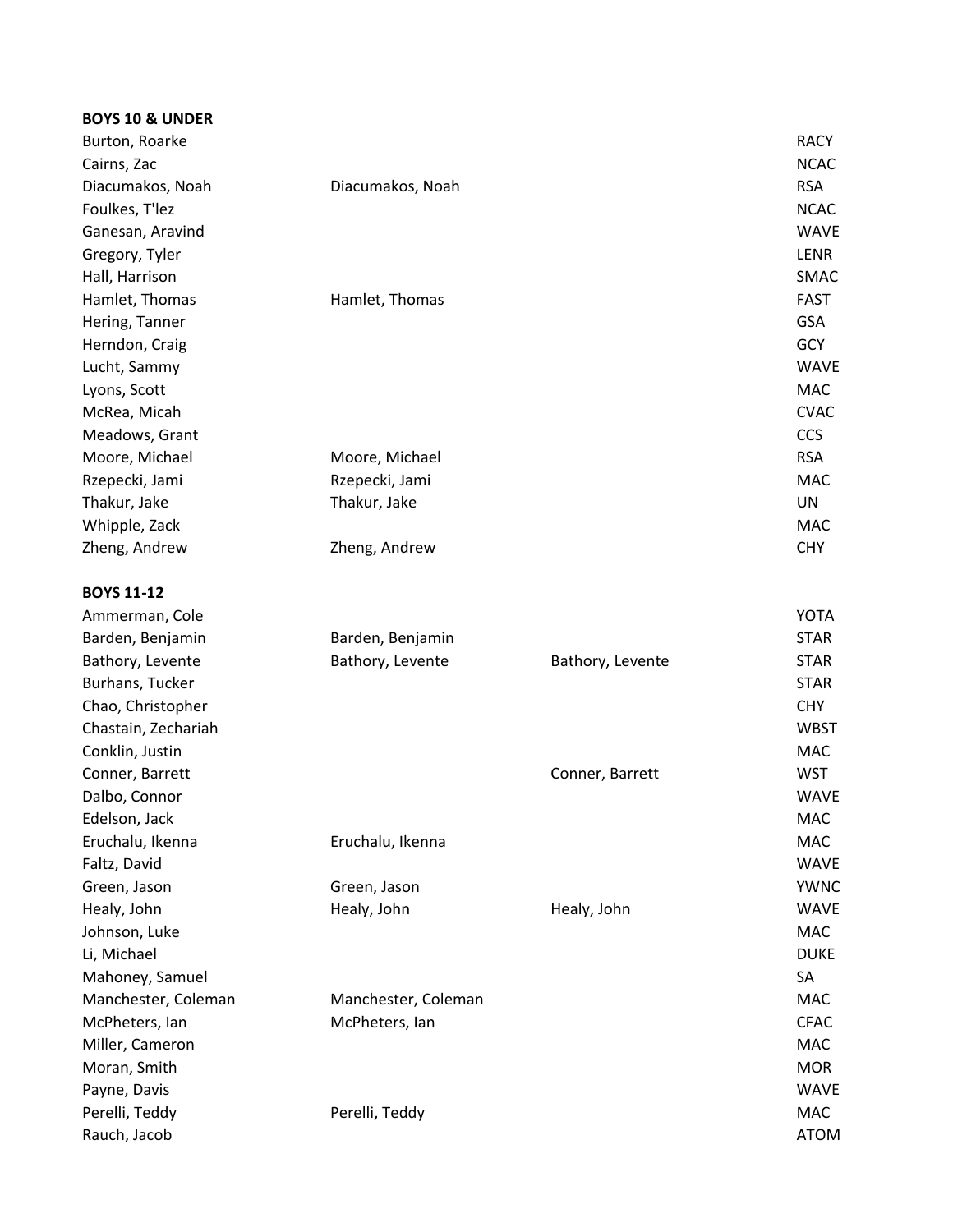| Sept, Connor    | <b>DUKE</b> |
|-----------------|-------------|
| Silver, Chris   | <b>MOR</b>  |
| Thompson, Aaron | <b>RSA</b>  |
| Weir, Zach      | <b>STAR</b> |
| Werden, Jacob   | <b>NCAC</b> |
| Wiltsey, Curtis | MAC         |

| <b>BOYS 13-14</b> |                   |                  |             |
|-------------------|-------------------|------------------|-------------|
| Bagwell, Jackson  | Bagwell, Jackson  |                  | MAC         |
| Bilden, Tommy     | Bilden, Tommy     | Bilden, Tommy    | <b>DUKE</b> |
| Caccamo, Sam      |                   |                  | <b>GSA</b>  |
| Cairns, Noah      | Cairns, Noah      |                  | <b>NCAC</b> |
| Campbell, Parker  | Campbell, Parker  |                  | <b>SAC</b>  |
| Cobb, Collier     |                   | Cobb, Collier    | <b>MOR</b>  |
| Durling, Bryce    |                   |                  | <b>TYDE</b> |
| Ellington, Colin  | Ellington, Colin  | Ellington, Colin | <b>YOTA</b> |
| Eudy, Jack        |                   |                  | <b>NSS</b>  |
| Glavich, Jonathan | Glavich, Jonathan |                  | <b>YOTA</b> |
| Hauser, Jamison   |                   |                  | <b>RSA</b>  |
| Kohut, Chris      | Kohut, Chris      |                  | <b>YOTA</b> |
| Lam, Christian    |                   | Lam, Christian   | <b>YOTA</b> |
| Maslowski, Seth   |                   |                  | <b>RSA</b>  |
| McCulloch, Gavin  |                   |                  | <b>RSA</b>  |
| Murray, Nathan    |                   |                  | <b>MAC</b>  |
| Neil, Paul        |                   |                  | <b>STAR</b> |
| Poff, Trey        |                   |                  | <b>MAC</b>  |
| Roach, Jon        | Roach, Jon        |                  | <b>RSA</b>  |
| Silver, Tyler     | Silver, Tyler     |                  | <b>MOR</b>  |
| Vlahos, George    |                   |                  | <b>TYDE</b> |
| Weaver, Graham    |                   |                  | <b>MAC</b>  |

| <b>BOYS 15-16</b>   |                     |                  |             |
|---------------------|---------------------|------------------|-------------|
| Brakovec, Hunter    |                     |                  | <b>NSS</b>  |
| Bretschneider, Lane | Bretschneider, Lane |                  | MAC         |
| Burt, Bailey        |                     |                  | <b>MAC</b>  |
| Cade, Ryan          | Cade, Ryan          |                  | <b>RSA</b>  |
| Craig, David        |                     |                  | <b>MOR</b>  |
| Eagle, Eyan         |                     |                  | <b>GSC</b>  |
| Ellington, Colin    | Ellington, Colin    | Ellington, Colin | <b>YOTA</b> |
| Fiedler, Griffin    |                     |                  | <b>NMA</b>  |
| Harmon, Clay        |                     |                  | <b>MOR</b>  |
| Hauser, Jamison     |                     |                  | <b>RSA</b>  |
| House, Garrett      |                     | House, Garrett   | <b>DUKE</b> |
| Johns, Travis       | Johns, Travis       |                  | <b>WOW</b>  |
| Johnson, Connor     |                     |                  | <b>SEA</b>  |
| Johnson, Scott      |                     |                  | <b>MOR</b>  |
| Josa, Matthew       | Josa, Matthew       | Josa, Matthew    | MAC         |